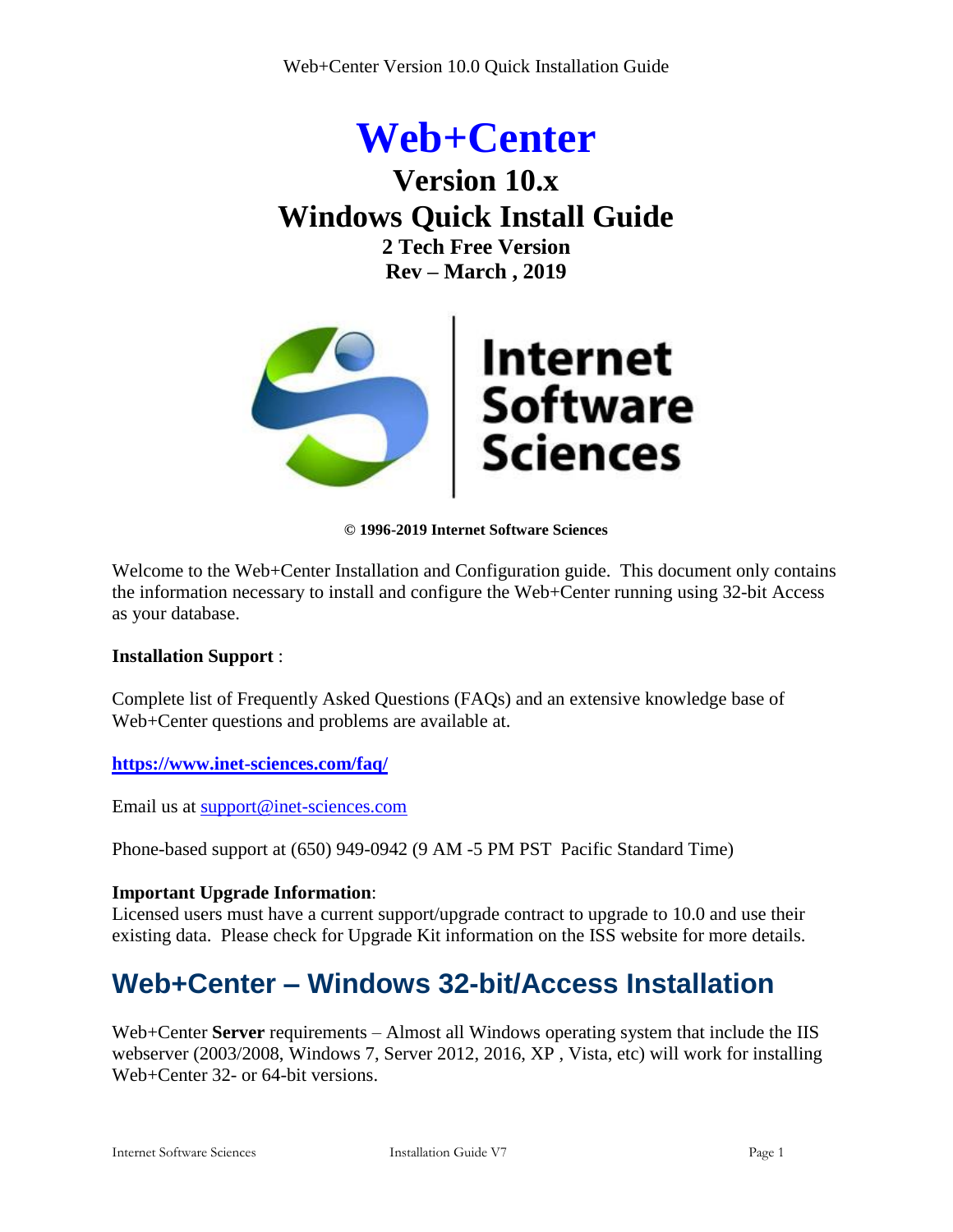Web+Center **Client** Requirements – Almost all Web browsers running on any platform (Windows, MAC, Unix, Linux, etc)

**Databases** -- Web+Center supports two back-end databases, MS Access and SQL\*Server. For Access installations, one DOES NOT have to install Microsoft Access on the server since the drivers are included in the operating system.

# **Step 1 - Download and Install the Web+Center Files**

Download the Web+Center self-extracting executable installation program (webcenter100.exe) from the Internet Software Sciences Web site into a local directory on your machine by visiting the [www.inet-sciences.com](http://www.inet-sciences.com/) website and select the product/downloads menu option. Make sure your antivirus software is turned off or it may not complete the install (and will not give you any error messages). The Web+Center installation program only creates directories and places files into those directories**.** 

### **You must complete the additional steps below to install and configure your Web+Center application.**

- **Note:** Do not install this product under the inet-pubs/www.root directory.
- **Note**: If you have purchased a licensed version you will be sent a special license key with instructions on how to install the license key. This is installed after the FREE 2-tech installation is completed.

# **Step 2 - Configuring ODBC Connection for Access Database**

The ODBC setup is needed to connect the application to the backend database. Start the ODBC administrator. If you are running on a 64-bit operating system and you want to set this up for a 32-bit Access database, you'll need to run the 32-bit ODBC Administration which is located at c:\windows\syswow64\odbcadmin.exe. (If you use the default ODBC Administrator that comes with 64-bit operating systems, Web+Center will not 'see' your database and the connections will fail.)

### *MS Access database requires that you run IIS in 32 bit mode orn 32 bit ODBC drivers! 64 bit mode ODBC Access drivers really don't work correctly.*

Set up a **SYSTEM** DSN data source selecting **Microsoft Access Driver (\*.mdb) with a Data Source Name of "webcenter100\_db"** and pointing to *c:\program files (x86)\Internet Software Sciences\Web+Center 10.0\database/WebCenter100.mdb***.**

### **Step 3 - Setting up Web+Center's Web Server Application and Virtual Directories**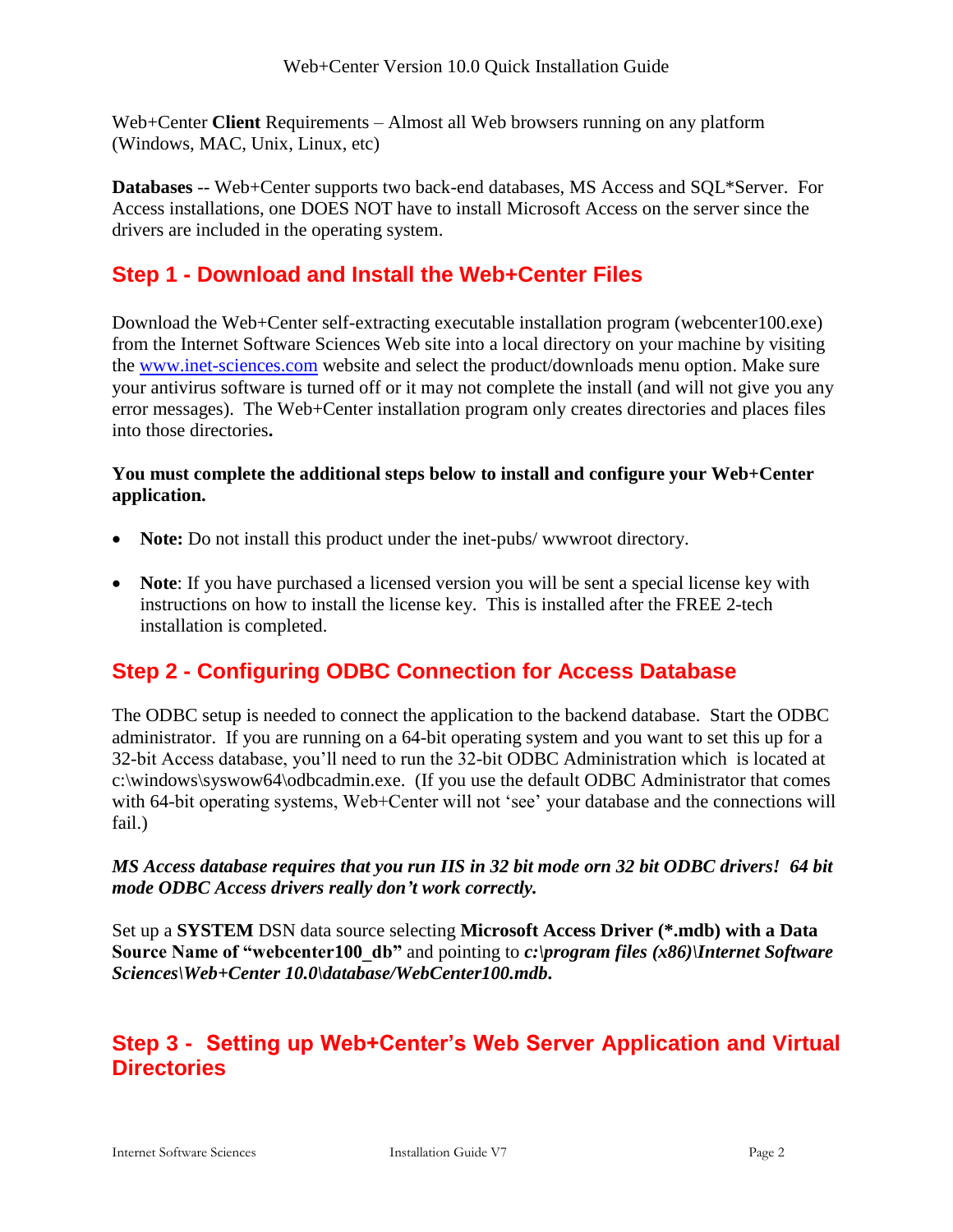This step is now automated with an CMD script located in the

C:\program files (x86)\Internet Software Sciences\Web+Center 10.0\Installscripts\ Run the script called *ConfigIISAccess32bit.cmd* by navigating to this file with Windows File Explorer and Run As Administrator.

Or you can manual create these 7 application directories and 1 virtual directory.

| <b>Application Directories</b>       |                                                                |  |  |  |
|--------------------------------------|----------------------------------------------------------------|--|--|--|
| <b>Alias</b><br><b>Physical Path</b> |                                                                |  |  |  |
| Customer100                          | C:\ <your directory="" webcenter="">\customercenter</your>     |  |  |  |
| Tech100                              | C:\ <your directory="" webcenter="">\techcenter</your>         |  |  |  |
| Business100                          | C:\ <your directory="" webcenter="">\businesscenter</your>     |  |  |  |
| Language 100                         | C:\ <your directory="" webcenter="">\language</your>           |  |  |  |
| Reservation 100                      | C:\ <your directory="" webcenter="">\reservationcenter</your>  |  |  |  |
| Customermobile100                    | $C:\langle$ Your Webcenter Directory> $\langle$ customermobile |  |  |  |
| Techmobile100                        | C:\ <your directory="" webcenter="">\techmobile</your>         |  |  |  |

#### **Virtual Directories**

| <b>Alias</b> | <b>Physical Path</b>                                            |
|--------------|-----------------------------------------------------------------|
| wctemp       | $\mid$ C:\ <your directory="" webcenter="">\wctempfiles\</your> |

Where C:\<*YourWebCenterDirectory*> is the directory you selected to put your Web+Center installation which by default is:

### **C:\Program Files (x86)\Internet Software Sciences\Web+Center 10.0\**

To configure these Application directories with Internet Information Services:

- Click on the **Start** button.
- Under 'Administration Tools' on the right side of the Start Menu, double click on the **Internet Information Services.**

### **Click on the (+) sign to expand the tree of the local computer.**

Under the Default Web site (other whatever site under which you wish to install Web+Center), right click and select 'new application'.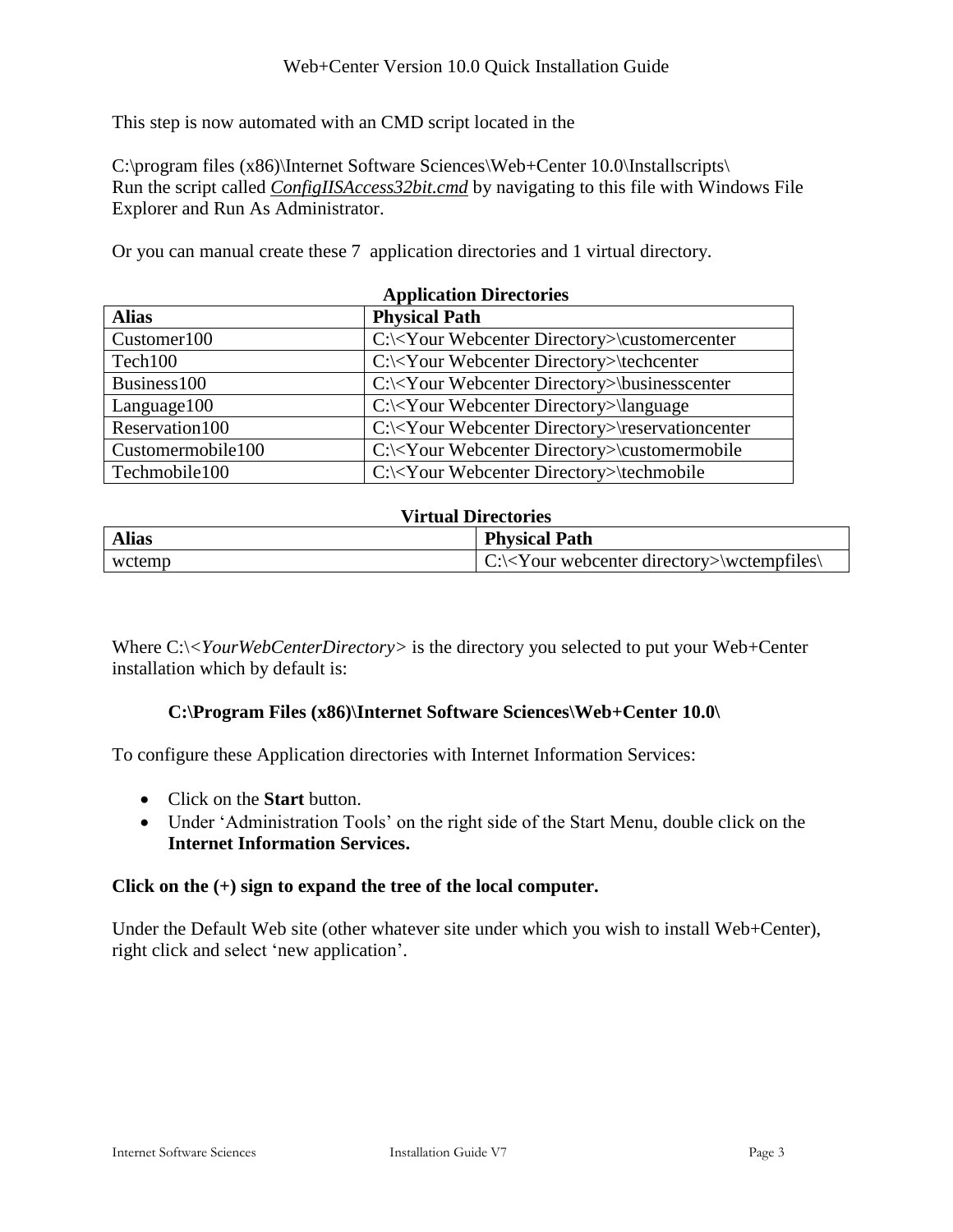| <b>Add Application</b><br>hř                                                               | P<br>$\mathbf{x}$        |
|--------------------------------------------------------------------------------------------|--------------------------|
| Default Web Site<br>Site name:<br>Path:                                                    |                          |
| Alias:                                                                                     | Application pool:        |
| CustomerMobile80                                                                           | DefaultAppPool<br>Select |
| Example: sales<br>Physical path:<br>C:\Program Files (x86)\Internet Software Sciences\Web+ |                          |
| Pass-through authentication                                                                | $\cdots$                 |
| Connect as<br>Test Settings                                                                |                          |
|                                                                                            | OK<br>Cancel             |

- Enter one of the the Aliases listed above (tech100, customer100, pocket100, business100, language100, customermobile100, techmobile100).
- In the 'Physical Path' textbox, press the Browse button and navigate to where you have installed the Web+Center application and select the appropriate physical file path (techcenter, or customercenter, etc).
- $\bullet$  Press 'OK'.
- Repeat this step for adding the remaining 6 application directories and the 1 virtual directory with IIS.
- Add the final "virtual directory wctemp" by selecting the Add Virtual Directory option with IIS.

# **Step 4 - Enabling Parent Paths and other IIS webserver options**

This step is now performed as part of the install script CMD file and only included as a reference.

If you wish to enable parents paths and other IIS options manually:

With IIS still open, Click on the Default Web Site, Double Click on ASP, and set 'Enable Parent Paths' to True. (See below)

Additional IIS step: To enable us to debug any problems, it is necessary for us to know the line number and name of the offending module. In the center section of IIS, expand the 'Debugging Options' section by double-clicking on the '+'. Under 'Send Errors to Browser' set this value to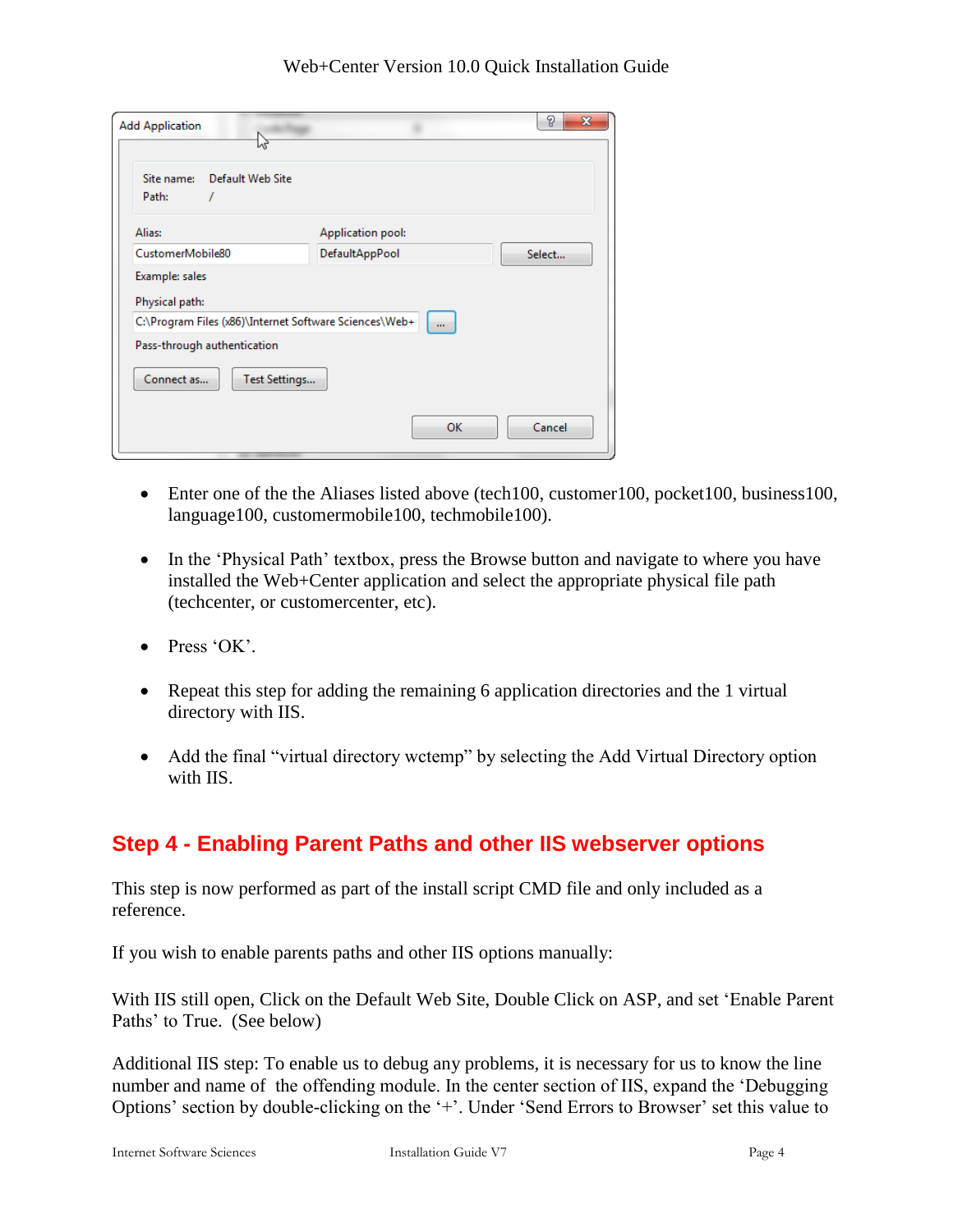'True'. Also, if you're going to allow uploading of files, click on '+' to expand the 'Limits' property and set 'Maximum Requesting Entity to 20,000,000'.

| > NEWINSPIRON > Sites > Default Web Site ><br>⊕          |                                         |                                                                         | $\bullet \quad \blacksquare \quad \spadesuit \quad \bullet \quad \bullet$ |
|----------------------------------------------------------|-----------------------------------------|-------------------------------------------------------------------------|---------------------------------------------------------------------------|
| Help<br>View<br>File                                     |                                         |                                                                         |                                                                           |
| <b>Connections</b>                                       |                                         |                                                                         | <b>Actions</b>                                                            |
|                                                          | <b>ASP</b>                              |                                                                         | <b>By</b> Apply                                                           |
| A G NEWINSPIRON (NewInspiron\Cynthia)                    | Display: Friendly Names-                | <b>B</b> <sub>c</sub> Cancel                                            |                                                                           |
| Application Pools                                        | <b>Enable Parent Paths</b>              | <b>True</b>                                                             | $\odot$ Help                                                              |
| 4 <b>o</b> Sites                                         | <b>El Limits Properties</b>             |                                                                         | <b>Online Help</b>                                                        |
| Default Web Site                                         | <b>Client Connection Test Interval</b>  | 00:00:03                                                                |                                                                           |
| <b>D</b> -B aspnet_client                                | Maximum Requesting Entity Body Limit    | 20000000                                                                |                                                                           |
| <b>Business80</b>                                        | Queue Length                            | 3000                                                                    |                                                                           |
| <b>D</b> -GP Customer80<br><b>D</b> -GP CustomerMobile80 | <b>Request Queue Time-out</b>           | 00:00:00                                                                |                                                                           |
| $\triangleright$ $\blacksquare$ Docs80                   | <b>Response Buffering Limit</b>         | 4194304                                                                 |                                                                           |
| <b>D</b> -19 Language80                                  | <b>Script Time-out</b>                  | 00:01:30                                                                |                                                                           |
| Pocket80                                                 | <b>Threads Per Processor Limit</b>      | 25                                                                      |                                                                           |
| <b>Reservation80</b>                                     | Locale ID                               | $\mathbf{0}$                                                            |                                                                           |
| $\rightarrow$ $\rightarrow$ Tech80                       | <b>Restart On Config Change</b>         | True                                                                    |                                                                           |
| D-F TechMobile80                                         | □ Compilation                           |                                                                         |                                                                           |
| D - wc80temp                                             | <b>El</b> Debugging Properties          |                                                                         |                                                                           |
|                                                          | <b>Calculate Line Numbers</b>           | True                                                                    |                                                                           |
|                                                          | <b>Catch COM Component Exceptions</b>   | True                                                                    |                                                                           |
|                                                          | <b>Enable Client-side Debugging</b>     | False                                                                   |                                                                           |
|                                                          | <b>Enable Log Error Requests</b>        | True                                                                    |                                                                           |
|                                                          | <b>Enable Server-side Debugging</b>     | False                                                                   |                                                                           |
|                                                          | Log Errors to NT Log                    | False                                                                   |                                                                           |
|                                                          | <b>Run On End Functions Anonymously</b> | True                                                                    |                                                                           |
|                                                          | <b>Script Error Message</b>             | An error occurred on the server when processing the URL. Please contact |                                                                           |
|                                                          | Send Errors To Browser                  | <b>True</b>                                                             |                                                                           |
|                                                          | <b>Script Language</b>                  | <b>VBScript</b>                                                         |                                                                           |
|                                                          | <b>Debugging Properties</b>             |                                                                         |                                                                           |
|                                                          | Properties related to debug settings.   |                                                                         |                                                                           |
|                                                          |                                         |                                                                         |                                                                           |
|                                                          | <b>Features View Content View</b>       |                                                                         |                                                                           |

If you will be using Access as your back-end database with a 32 bit ODBC driver or a 32-bit installation of SQL Server, you'll also need to do the following. Select '*Application Pool*' in the left-hand menu. Under the center section, '*Application Pools'* select '*DefaultAppPool*', in the right-hand menu, then select '*Advanced Settings…*'.

| <b>Connections</b><br>▲ • NOTCHKA (Notchka\cynthia)<br><b>Application Pools</b><br>$4 - 9$ Sites<br><b>D</b> Default Web Site | 9<br><b>Application Pools</b><br>This page lets you view and manage the list of application pools on the server. Application pools are associated with worker<br>processes, contain one or more applications, and provide isolation among different applications.<br>• (4) Go → G Show All Group by: No Grouping<br>Filter: |                |          |            |                         | <b>Actions</b><br><b>Add Application Pool</b><br><b>Set Application Pool</b><br>Defaults<br><b>Application Pool Tasks</b><br>Start<br>$\mathbb{D}$ |                                                                                                                           |
|-------------------------------------------------------------------------------------------------------------------------------|-----------------------------------------------------------------------------------------------------------------------------------------------------------------------------------------------------------------------------------------------------------------------------------------------------------------------------|----------------|----------|------------|-------------------------|----------------------------------------------------------------------------------------------------------------------------------------------------|---------------------------------------------------------------------------------------------------------------------------|
|                                                                                                                               | $\overline{\phantom{a}}$<br>Name                                                                                                                                                                                                                                                                                            | <b>Status</b>  | .NET Fra | Managed Pi | Identity                | <b>Applications</b>                                                                                                                                | ■ Stop                                                                                                                    |
|                                                                                                                               | LASP.NET 1.1                                                                                                                                                                                                                                                                                                                | Started        | v1.1     | Classic    | ApplicationPoolIdentity | $\mathbf{0}$                                                                                                                                       | $\ddot{z}$ Recycle                                                                                                        |
|                                                                                                                               | Classic .NET AppPool                                                                                                                                                                                                                                                                                                        | <b>Started</b> | v2.0     | Classic    | ApplicationPoolIdentity | $\mathbf 0$                                                                                                                                        | <b>Edit Application Pool</b>                                                                                              |
|                                                                                                                               | DefaultAppPool                                                                                                                                                                                                                                                                                                              | Started        | v2.0     | Integrated | ApplicationPoolIdentity | 24                                                                                                                                                 | <b>Basic Settings</b><br>Recycling.                                                                                       |
|                                                                                                                               | Language75sbcc<br><b>Features View</b><br>Content View                                                                                                                                                                                                                                                                      | <b>Started</b> | v2.0     | Integrated | ApplicationPoolIdentity | $\mathbf{0}$                                                                                                                                       | <b>Advanced Settings.</b><br>Rename<br><b>X</b> Remove<br><b>View Applications</b><br><b>O</b> Help<br><b>Online Help</b> |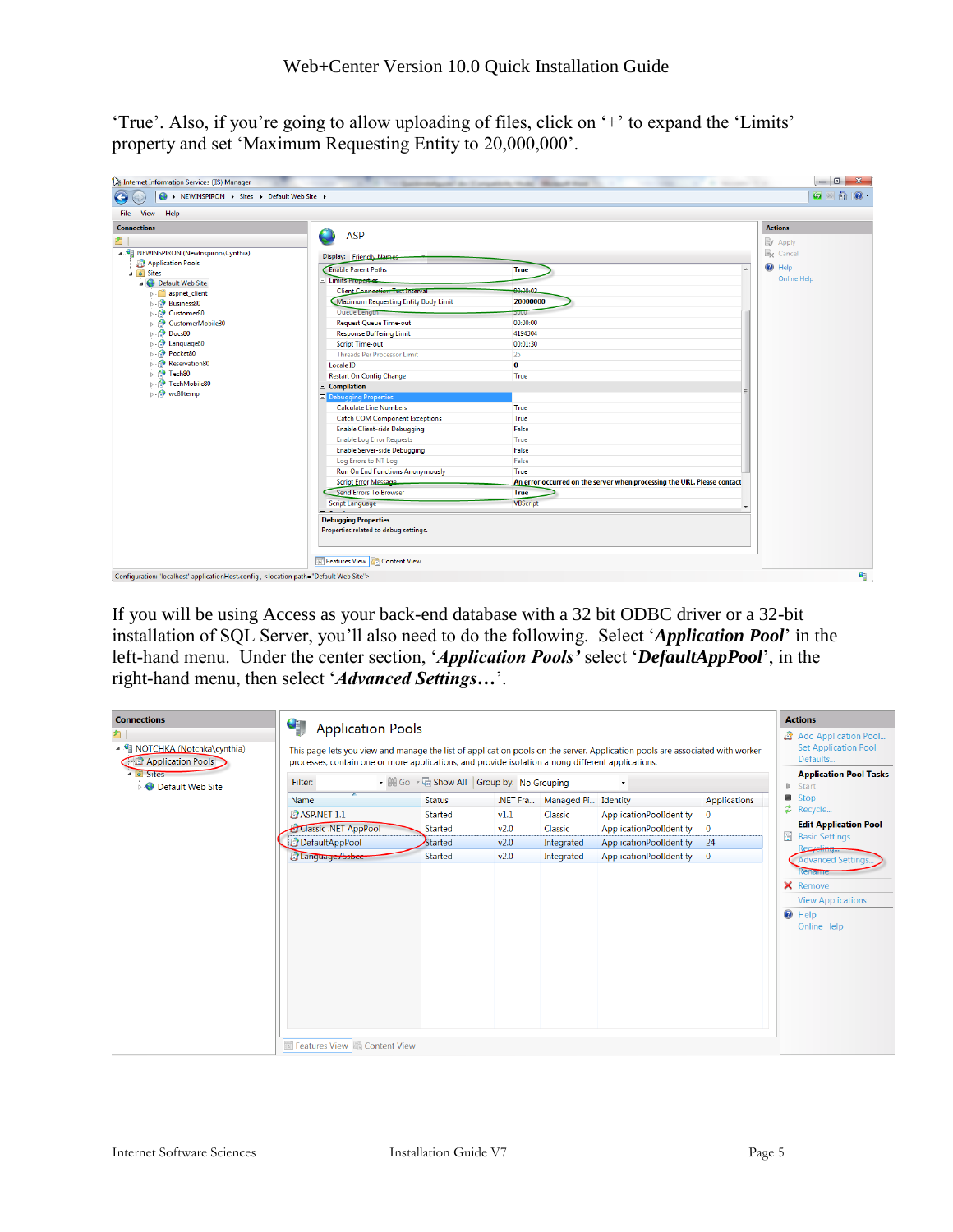On the screen which appears next, change the setting of '*Enable 32-bit Applications'* to *'True'*. DO NOT perform this step if you are running 64-bit SQL Server or 64 bit ACCESS.

|                                                           | <b>Advanced Settings</b>                |                 |  |  |  |
|-----------------------------------------------------------|-----------------------------------------|-----------------|--|--|--|
|                                                           | □ (General)                             |                 |  |  |  |
|                                                           | <b>NFT Framework Version</b>            | v2.0            |  |  |  |
|                                                           | Enable 32-Bit Applications True         |                 |  |  |  |
|                                                           | <b>Managed Pipeline Mode</b>            | Integrated      |  |  |  |
|                                                           | Name                                    | DefaultAppPool  |  |  |  |
|                                                           | Queue Length                            | 1000            |  |  |  |
|                                                           | <b>Start Automatically</b>              | True            |  |  |  |
|                                                           | $\boxminus$ CPU                         |                 |  |  |  |
|                                                           | Limit                                   | O               |  |  |  |
|                                                           | <b>Limit Action</b>                     | <b>NoAction</b> |  |  |  |
|                                                           | Limit Interval (minutes)                | 5               |  |  |  |
|                                                           | <b>Processor Affinity Enabled False</b> |                 |  |  |  |
|                                                           | Processor Affinity Mask                 | 4294967295      |  |  |  |
|                                                           | □ Process Model                         |                 |  |  |  |
| <b>Enable 32-Bit Applications</b>                         |                                         |                 |  |  |  |
| [enable32BitAppOnWin64] If set to true for an application |                                         |                 |  |  |  |
| pool on a 64-bit operating system, the worker process(es) |                                         |                 |  |  |  |
| serving the application pool will be in WOW64 (Windows    |                                         |                 |  |  |  |
|                                                           |                                         |                 |  |  |  |
|                                                           |                                         | OK<br>Cancel    |  |  |  |

# **Step 5 - Set File Security Permissions**

Step 1) Expand My Computer display and navigate to the Web+Center 10.0 directory.

Step 2) Perform a right mouse click on the **Web+Center 10.0** directory and select the Properties Tab

Step 3) Click on the security Tab.

Step 4) First uncheck the **Allow inheritable permissions from parent to propagate to this object** near the bottom of the window. Un-checking this box will bring up a security window asking whether to Copy, Remove or Cancel. Select the **Remove** option.

Step 5) Click the **Add…** button to add groups and users back. Find the **Everyone** Group and double click on that group. This will add that User group for this folder.

Step 6) In the permission settings, check the Full Control checkbox. This should set the Allow checkbox for all of the permissions listed (Full Control, Modify, Read and Execute, List Folder Contents, Read, and Write).

Step 5) Click on Advanced…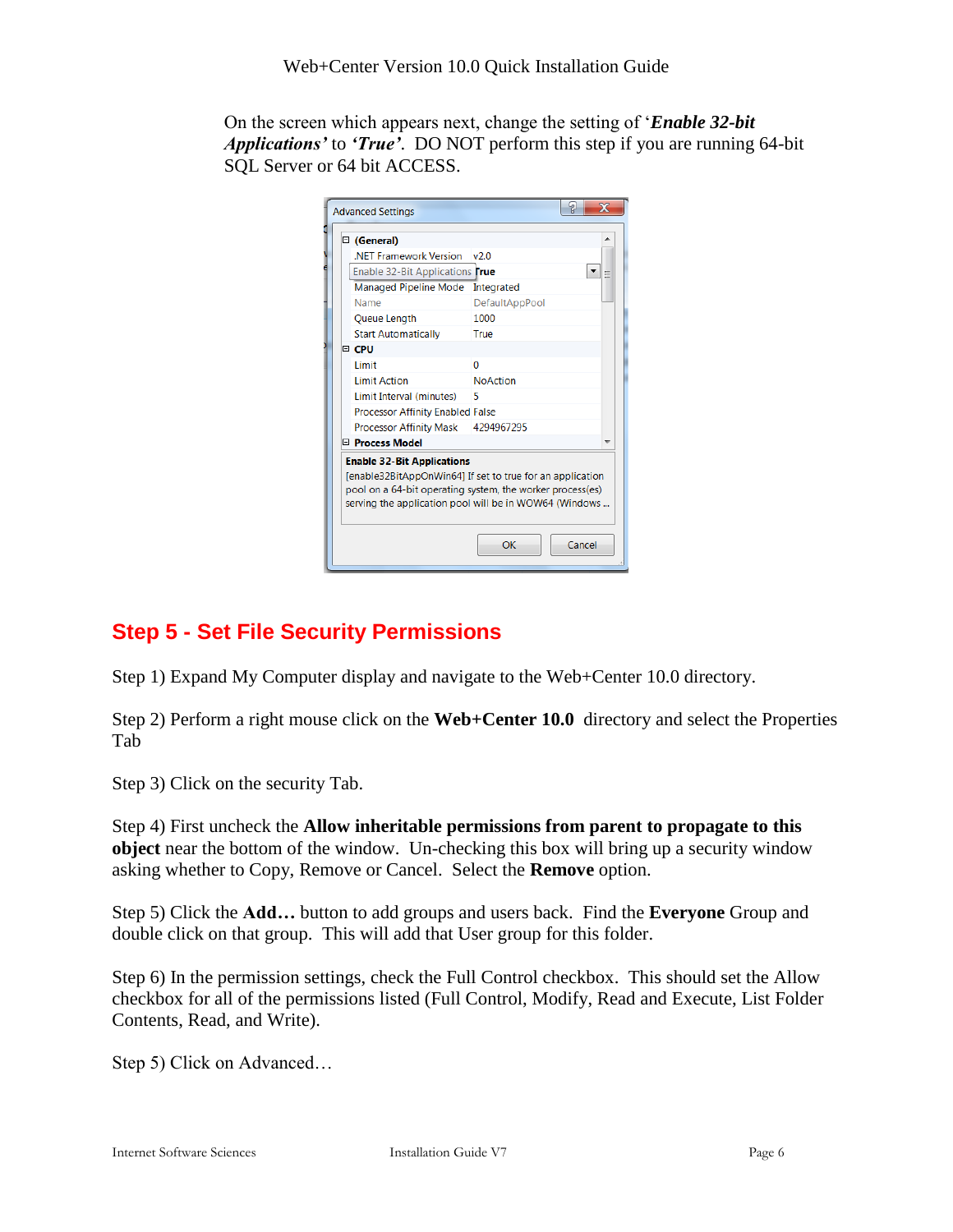Step 6) In the Access Control Settings for the Web+Center 10.0 window, check the checkbox that says:

### "**Reset permissions on all child objects and enable propagation of inheritable permissions**."

Then click **Apply**. This will reset this permission (Everyone - Full Control) to all files, and sub folders under the Web+Center 10.0 directory tree.

Step 7) Click OK to close this window.

Step 8 ) **REBOOT THE WHOLE MACHINE**. This will properly reset all of the Access Control Lists maintained by the operating system and without a full reboot, the permissions may not be completely set although they may appear to be properly reset.

# **Step 6 ) Register the SMTP and POP ASP DLL's with REGSVR32\*\***

\*\* NOTE: This is done for you if you ran the setup CMD file earlier

Web+Center uses a 3<sup>rd</sup> party licensed component to handle complex SMTP and POP email connections and operations. There are two DLL's that must be registered with the operating system to make them work correctly.

Launch a Command Program prompt as an administrator (right mouse click on the Command prompt icon).

Navigate the command prompt directory to:

For 64 SQL installs:

### **C:\program files (x86)\Internet Software Sciences\Web+Center 10.0\ASPMailer\**

For 32 bit Access installs:

### **C:\program files (x86)\Internet Software Sciences\Web+Center 10.0\ASPMailer32bits\**

Then enter correct (2) REGSVR32 commands for your install:

For 64 bit SQL\*Server installs:

*c:\windows\system32\regsvr32* aosmtp.dll

*c:\windows\system32\regsvr32* anpop.dll

For 32 bit installs: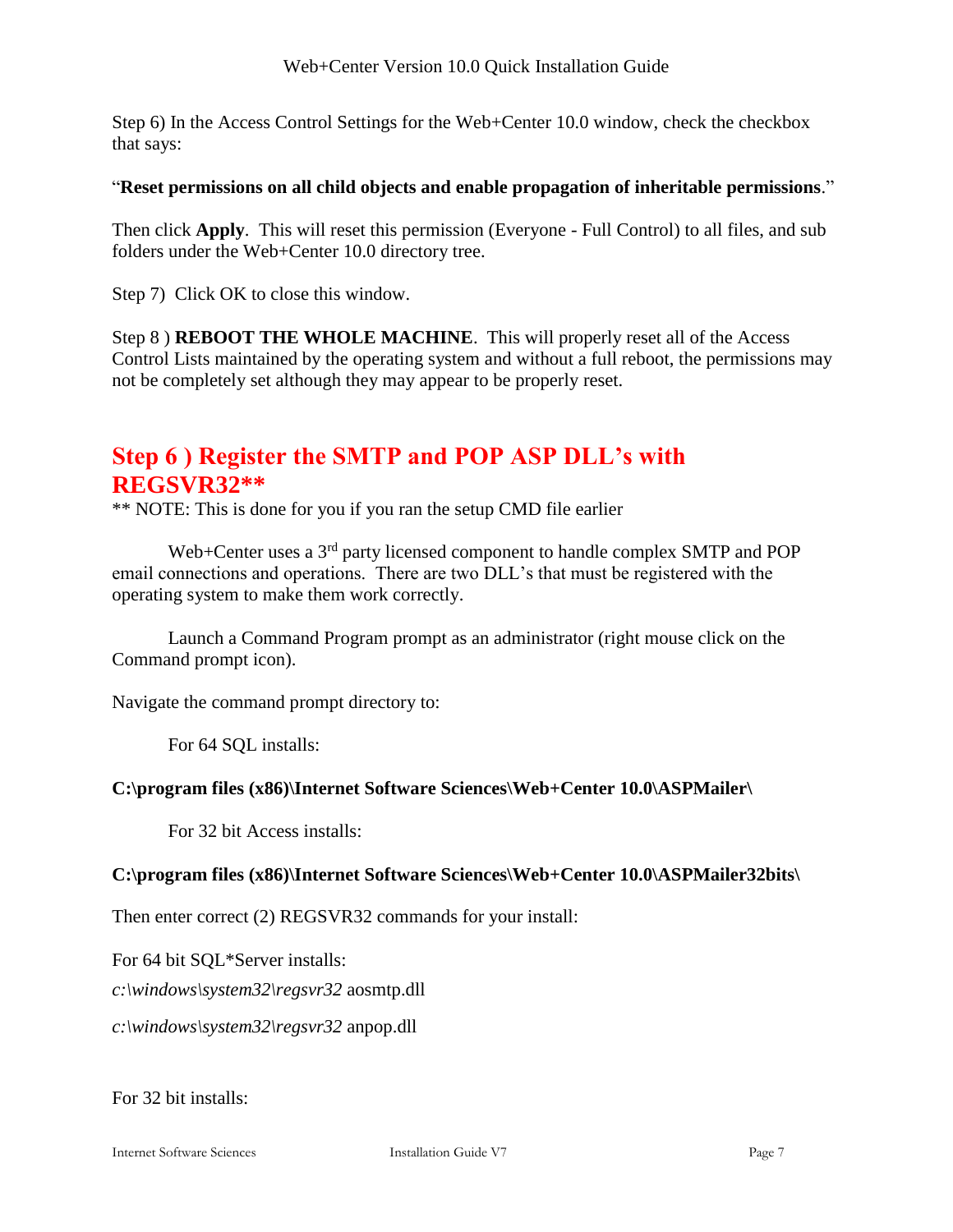```
c:\windows\syswow64\regsvr aosmtp.dll
```
*c:\windows\syswow64\regsvr32* anpop.dll

# **Step 5 - Perform Final installation/Configuration tests**

To verify that the Web+Center application is properly configured, a special installation test page containing tests for virtual directory settings, database connectivity and read and write tests, email configurations, parent paths, cookies settings and applications logins.

To Access this installation test page, enter the following URL into your web browser:

http://<YourHostName>/tech100/installtest.htm

where <YourHostName> is either:

- your local machine name
- Your domain name [\(www.mycompany.com\)](http://www.mycompany.com/) or resolvable domain name
- Static or dynamic IP address
- The word "localhost" if browsing on the same machine as the server

**Complete and verify all of the tests of the installation test provided.**

# **Step 6 - Accessing the Web+Center Suite of Applications**

To access the Tech+Center application, enter the following URL into your web browser:

http://<YourHostName>/tech100/

#### **Login into the Tech+Center**

Web+Center comes configured with 2 default tech staff accounts with the following levels of permissions:

| <b>Tech</b>     | <b>Password</b> | <b>Access Level</b>    |
|-----------------|-----------------|------------------------|
| <b>Username</b> |                 |                        |
| CSS-1000        | Config          | Configurator (highest) |
| CSS-1003        | Tech            | Read/Write tech level  |

These default tech staff accounts are automatically available with the initial seed database. They should only be used to access the system initially and they should be immediately modified or deleted once other tech accounts are created. Refer to the Web+Center Users Guide on how to edit or add Tech+Center accounts.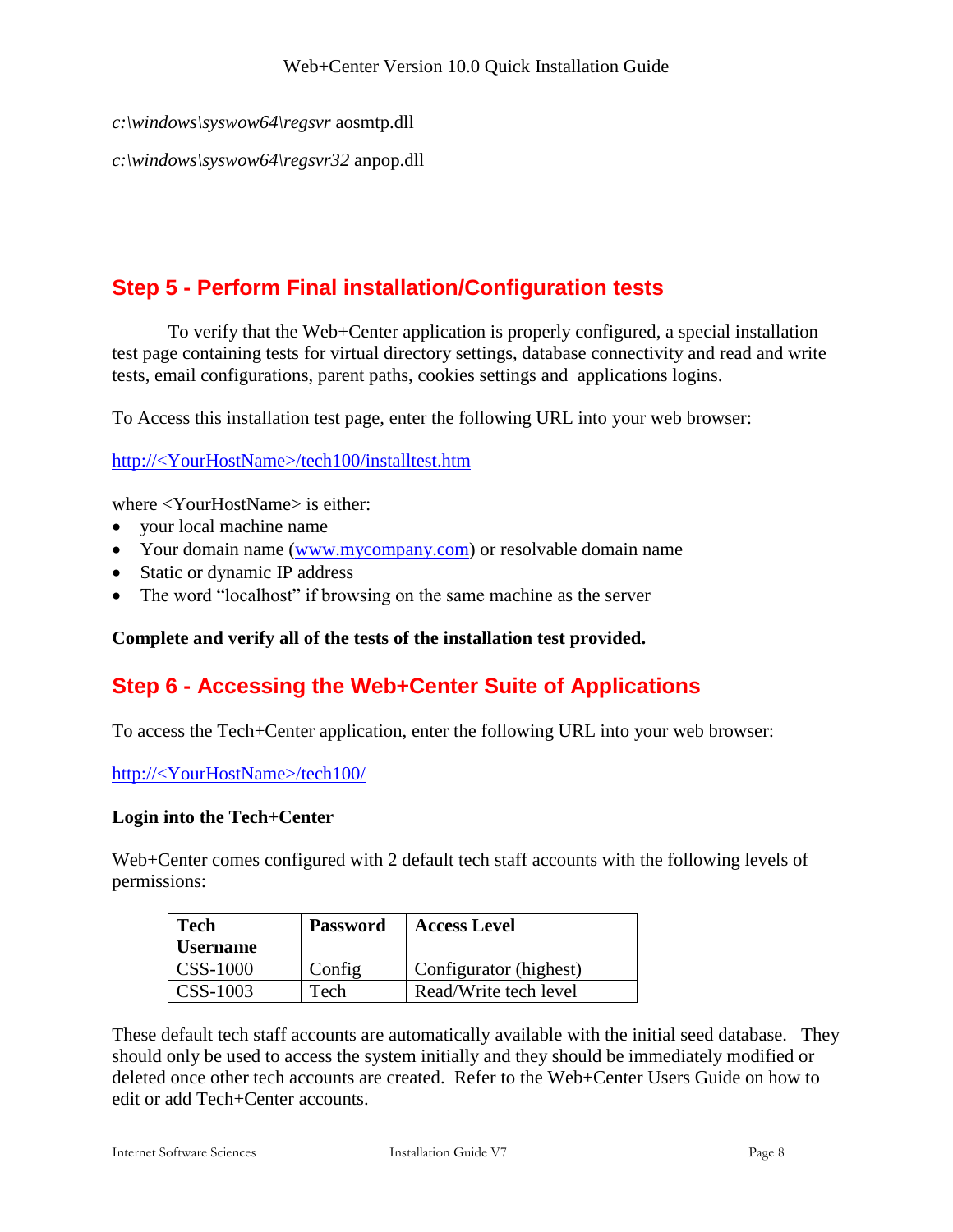To access the **Customer+Center** application, enter the URL of http://<YourHostName>/customer100/

To access the **Business+Center** application, enter the URL of http://<YourHostName>/Business100/

Business+Center also requires a Tech ID account with a Tech ID and a password to log into the application.

You'll need to log in using one of the preconfigured technician accounts.

The **Reservation+Center** application is designed to be used by both customers and tech/admin users. Both types of users access the application through the same login screen. The Reservation+Center login screen will automatically determine if you are a tech user first, and if not, it will attempt to log the user in as a customer.

You can test this interface at: http://<yourhostname/Reservation100/

The **Customer+Mobile** application is designed for customers to create and update support tickets and review FAQ articles and do knowledge base searches on smart phones, mobile devices and tablet interfaces.

You can test this interface at http://<yourHostName>/customermobile100/

The **Tech+Mobile** application is designed for techs to create and update support tickets, etc on smart phones, mobile devices and tablet interfaces.

You can test this interface at http://<yourHostName>/TechMobile100/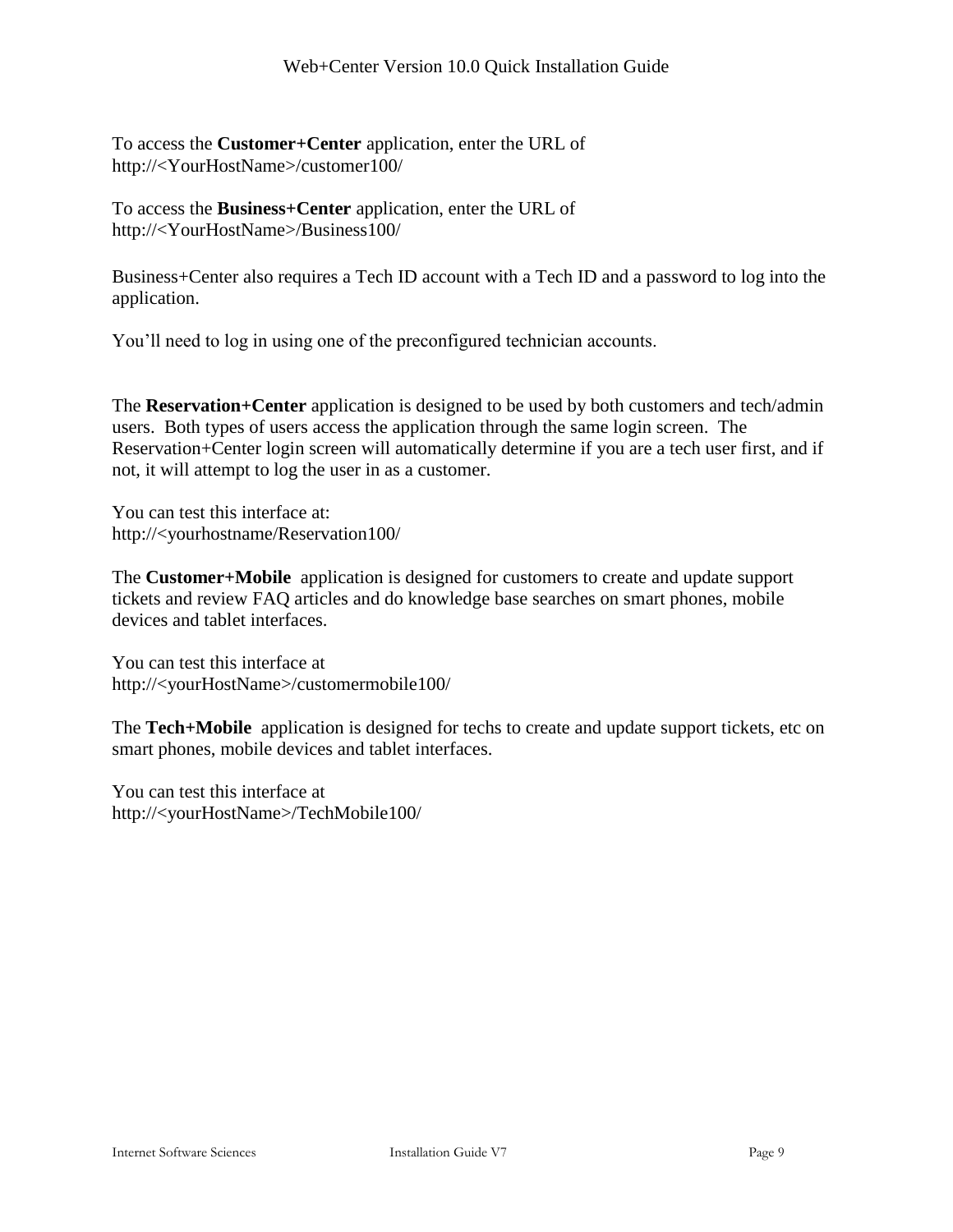### **NOTE: – Designing and implementing the best customer login method for your Web+Center users**

The Web+Center application has a few different customer login options available. These are:

- HTML form-based customer login with customer accounts created by either self registration and/or customer database imports. This is the default.
- Active Directory/Windows Authentication Logins and database syncing. For more information on using this model, please refer to the separate Web+Center Active Directory Integration and Configuration guide.
- The system can also be used in a mixed mode configuration incase you have external users that can not be authenticated and internal users that can be authenticated.

It is recommended to first get the initial Web+Center installation and configuration completed and verified before deciding on the best customer login methods.